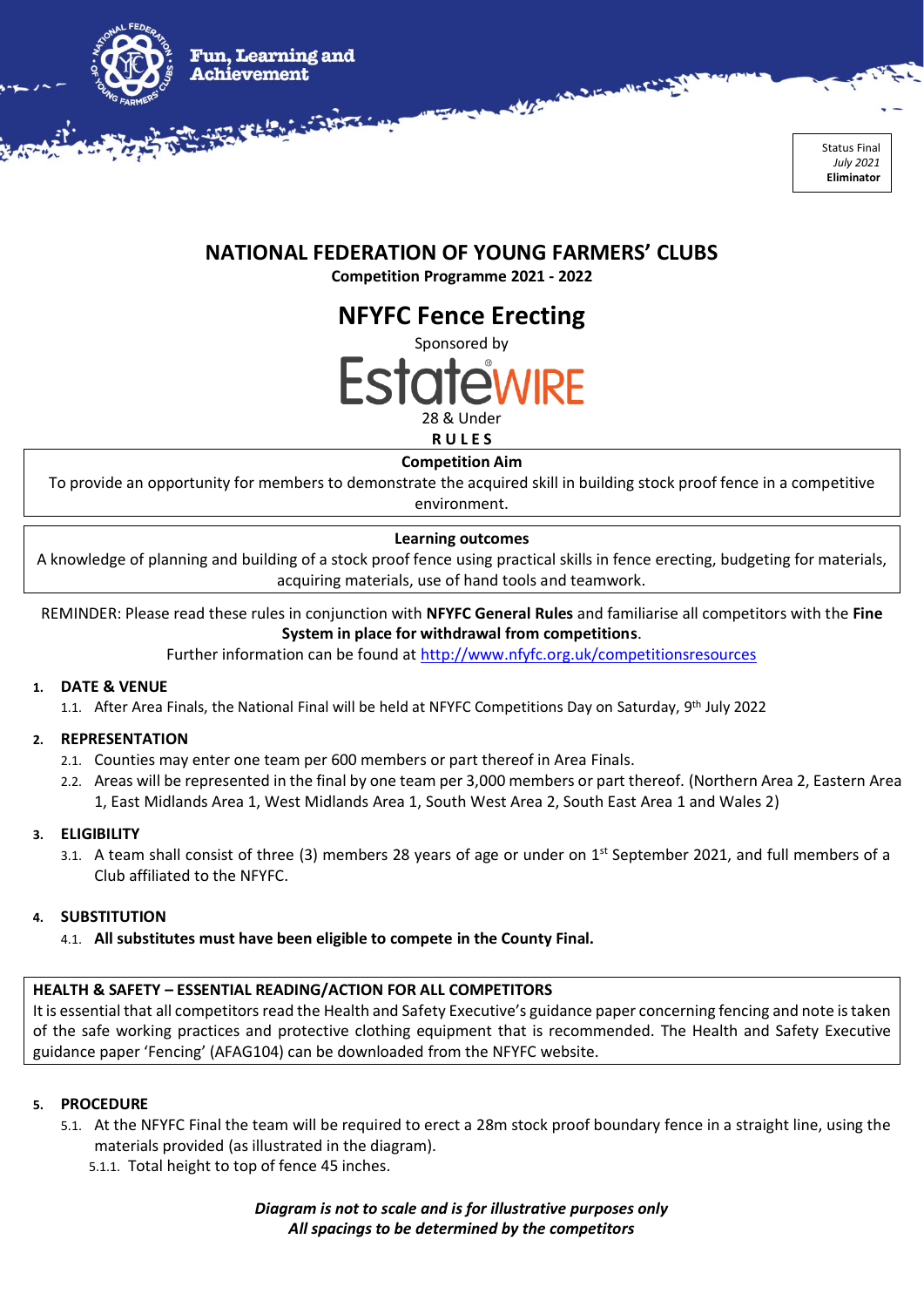#### **Drawing is NOT TO SCALE - refer to notes.**



- 5.2. The posts shall be at a maximum of 4m centres, with intermediate posts at equal spacing.
- 5.3. It shall be constructed of post and high tensile netting.
	- 5.3.1. One strand of high tensile plain wire below the netting, 2" above ground level.
	- 5.3.2. The netting shall be set 2" above the ground wire.
	- 5.3.3. There shall be 2 strands of high tensile plain wire above the netting, set at 2" & 5" above the top of the netting – ie, 2" between the netting and lower wire, then 3" between the 2 wires.
	- 5.3.4. Netting shall be secured to the end strainers using a recognised knot.
- 5.4. At one end of the fence there will be a box strainer assembly using a horizontal strut and diagonal brace wire.
	- 5.4.1. The box strainer shall be made with 2 x 8' strainers and an 8' horizontal brace, with 2.5 HT plain wire.
	- 5.4.2. The horizontal brace shall be morticed into the strainers on both ends.
- 5.5. At the other end, the fence will be secured with a strainer assembly.
	- 5.5.1. The assembly shall be made using an 8' strainer and 8' angled strut, with the strut secured using a horizontal thrust block.
	- 5.5.2. The thrust block shall be dug 8" below ground level and be left open for judges inspection.
	- 5.5.3. A horizontal foot shall be used on the bottom of the strainer.
	- 5.5.4. The strut is to be morticed into the strainer at 18" to the top of the strut ie, between the 4th and 5th wire on the net.
- 5.6. A hand tied joint will be required in the netting and a hand tied joint in the top line wire; towards the centre of the fence (no joining aids will be permitted).
- 5.7. The team are required to prepare a written risk assessment/method statement, which is to be handed to the Chief Steward on the day of the competition - prior to the competition start. *Failure to provide a written risk assessment/method statement or failure to comply with it; or working unsafely, will result in immediate disqualification.* **Please see NFYFC Fence Erecting Risk Assessment Template below. This may be used and completed as teams wish (Risk 1 already entered as an example). Teams are welcome to complete their own risk assessment.**
- 5.8. Only materials supplied by the organisers are to be used for Area and National Finals (see list of materials below).
- 5.9. Only hand tools will be allowed and the teams themselves must provide these. No power tools or chainsaws are allowed.
	- 5.9.1. All tools and equipment used must be fit for purpose and be in good condition, well maintained and safely operated by members of the team at all times. Judges/stewards have the right to stop the use of tool/piece of equipment if, in their view, it is not safe to use or is being handled/used in an unsafe manner.
- 5.10. Competitors are not allowed to shorten any of the vertical posts.
- 5.11. Water can be used during the competition if circumstances require.
- 5.12. The Judges reserve the right to inspect any strut following completion of the task.
- 5.13. All teams are required to dismantle their fence prior to the Presentation of Awards (The thrust plate and any blocks/cross members must be out of the ground). – Teams are required to clear away all debris and any off-cuts of wire etc must **not** be put down the postholes. Receptacles will be provided for this purpose. Soil will be available to make the ground good. **Any team not complying with this ruling will be disqualified and receive a £75 fine**.
- 5.14. **The Judge's decision is final.**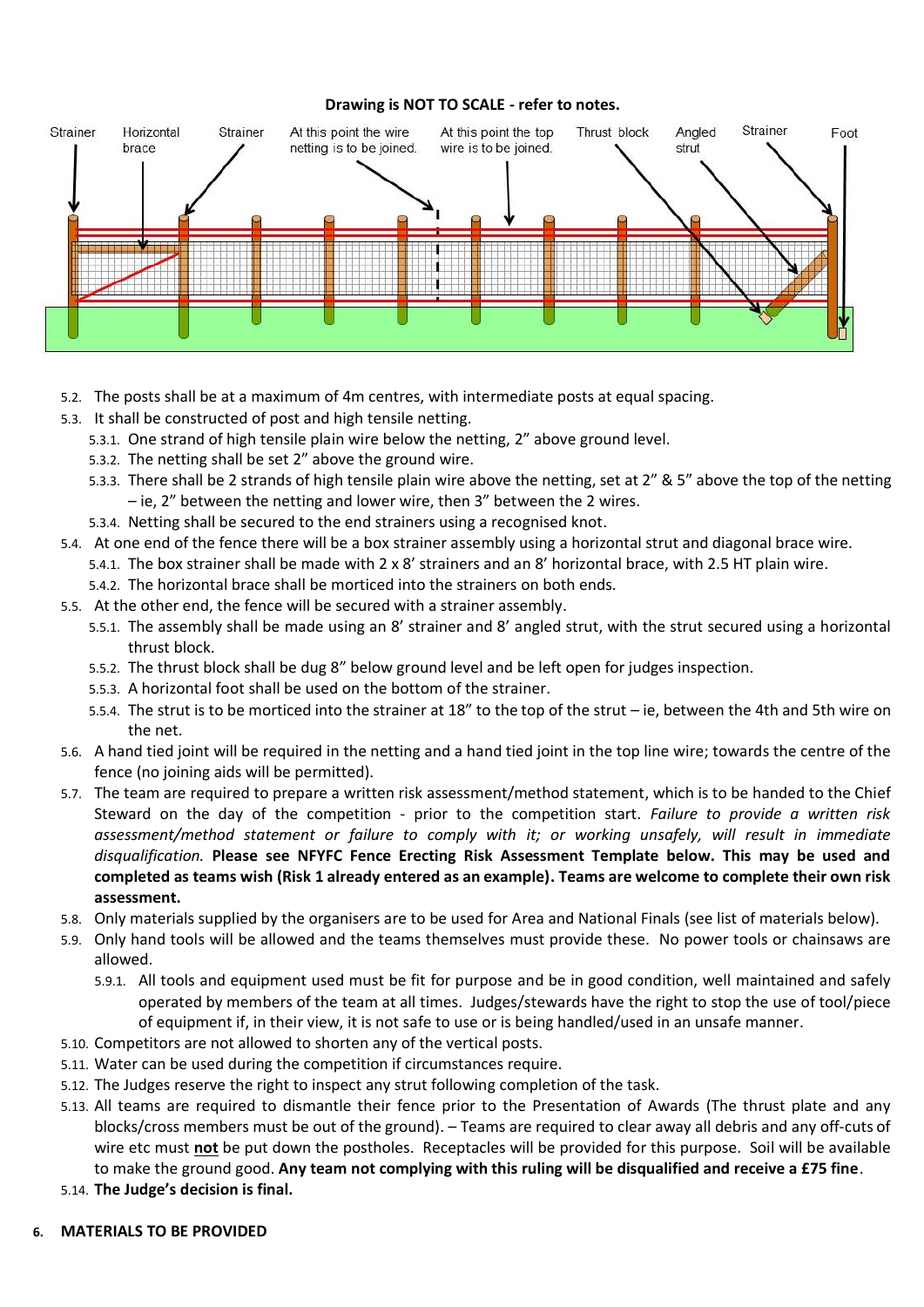3 x Strainers - 2.4m x 150mm – 175mm diameter round posts (8ft, 6"– 7" round) 1 x Angled Strut - From 2.4m x 100mm – 125mm diameter round post (8ft, 4"– 5" round) 1 x Horizontal Strut - From 2.4m x 100mm – 125mm diameter round post (8ft, 4"– 5" round) 7 x Intermediate posts - 1.65m x 75mm - 100mm diameter round posts (5ft 6", 3"– 4" round) Thrust Block – 0.9m x 150mm x 75mm (3ft x  $6''$ x 3" square)

33m x High Tensile stock netting HT8/80/22 120m x High Tensile plain wire 2.5mm gauge

6" nails Staples

## **7. TIMING**

- 7.1. 2 hours will be allowed for the NFYFC final.
- 7.2. **Time penalties** teams will be encouraged to complete the task but will lose one (1) point for every minute or part thereof over the allocated time. At the NFYFC final teams will be asked to stop 30 minutes after the allocated time. i.e. at 2 hours 30 minutes.
- 7.3. **Please note that the tidying away of tools and equipment will be included in the time to complete the task**.

## **8. COUNTY AND AREA ROUNDS**

8.1. For the County and Area rounds of the competition it is suggested that the timing could be adjusted as follows: County and Area Rounds: 2 hours 30 minutes with a cut off of 3 hours.

## **9. SCALE OF MARKS**

| Box strainer assembly                  | 50  |
|----------------------------------------|-----|
| High tensile fencing-strainer assembly | 50  |
| Intermediate post line and height      | 20  |
| Fixing and tensioning of plain wire    | 20  |
| Fixing and tensioning of netting       | 40  |
| Join in netting                        | 30  |
| Join in plain wire                     | 10  |
| Overall neatness of finished job       | 30  |
| (Including surrounding area)           |     |
| Written risk assessment                | 20  |
| <b>TOTAL</b>                           | 270 |

### **10. AWARDS**

10.1. *Trophy* and Prize Cards to the winning team.

10.2. NFYFC Prize Cards to teams placed 2<sup>nd</sup> and 3rd.

10.3. NFYFC Certificate of Achievement will be awarded to all members of teams in the NFYFC final.